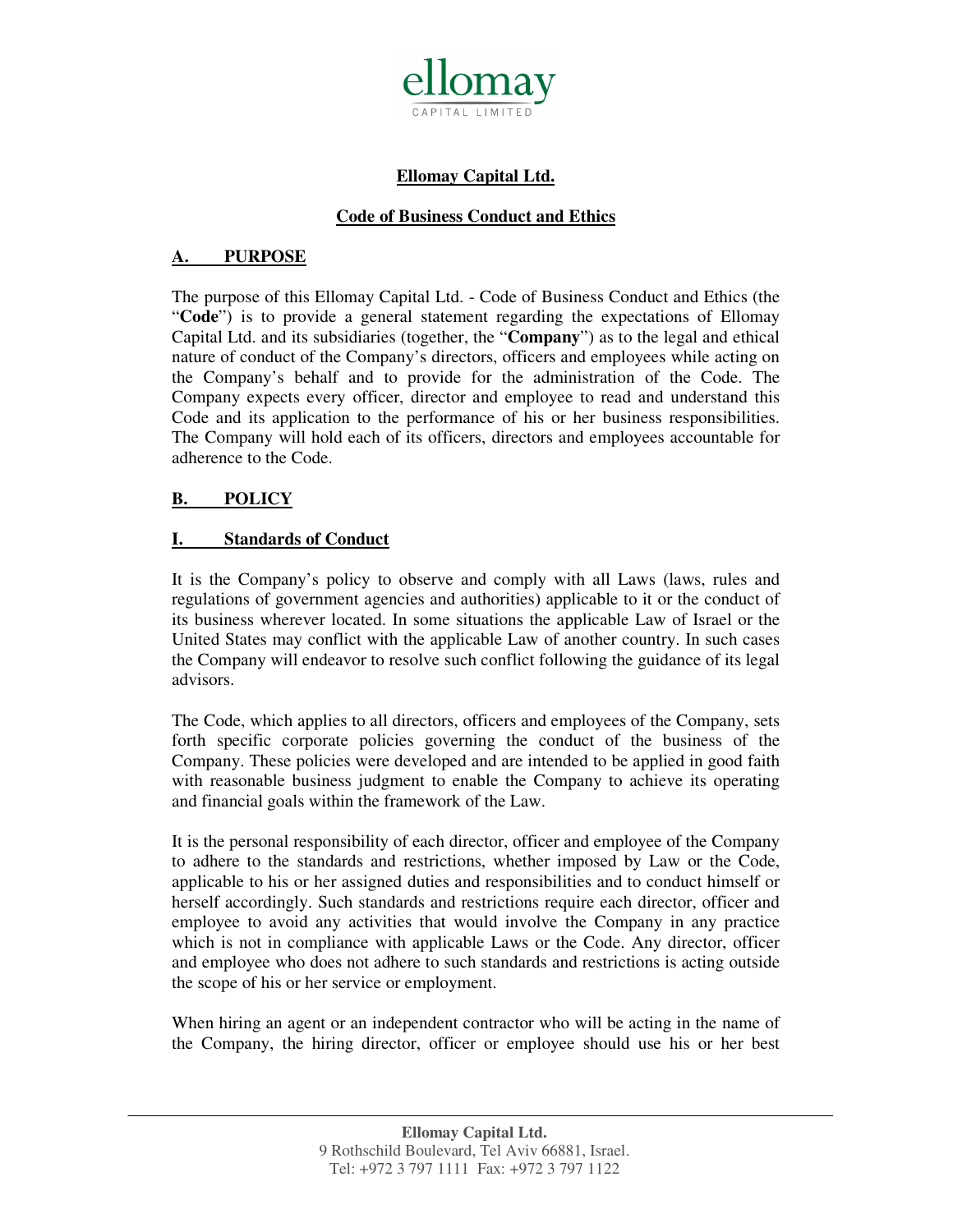

efforts to ensure that the agent or contractor is aware of the Company standards as contained in this Code.

In addition, all Company directors, officers and employees are expected to observe high standards of business and personal ethics in the discharge of their assigned duties and responsibilities. Such high standards require each director, officer and employee to employ honesty and integrity in all dealings with other Company directors, officers and employees, the public, the business community, shareholders, customers, suppliers and governmental and regulatory authorities.

Company policy prohibits unlawful discrimination against employees, shareholders, directors, officers, customers or suppliers.

No director, officer or employee should be misguided by any sense of loyalty to the Company or a desire for Company profitability that might cause him or her to disobey any applicable Law or Company policy. Violation of Company policy will constitute grounds for disciplinary action, including, when appropriate, termination of service or employment.

The following ethical business practices have been adopted by our Company:

1. Conflicts of Interest; Corporate Opportunities

 A "conflict of interest" occurs when an individual's personal interest interferes or appears to interfere with the interests of the Company. A conflict of interest can arise when a director, officer or employee takes actions or has interests that may make it difficult to perform his or her Company work objectively and effectively. Conflicts of interest may also arise when an employee, officer or director, or a member of his or her family, receives improper personal benefits as a result of his or her position in the Company, whether received from the Company or a third party. Gifts to, loans to, or guarantees of obligations of, employees, officers and directors and their respective family members may create conflicts of interest. Company policy prohibits these and other conflicts (including apparent conflicts) between the private interests of any directors, officers or employees with the interests of the Company. In the event that such a conflict arises, the director, officer or employee must immediately notify his or her supervisors or the Board of Directors in full and in writing and recluse himself/herself from any involvement in the relevant matter, unless otherwise instructed by such supervisors or the Board of Directors, as the case may be. Conflicts of interest may not always be clear-cut, so if any director, officer or employee has a question, he or she should consult with a supervisor or the Company's legal advisors.

Directors, officers and employees are prohibited from taking for themselves personally (or directing to a third party) opportunities that are discovered through the use of corporate property, information or position without the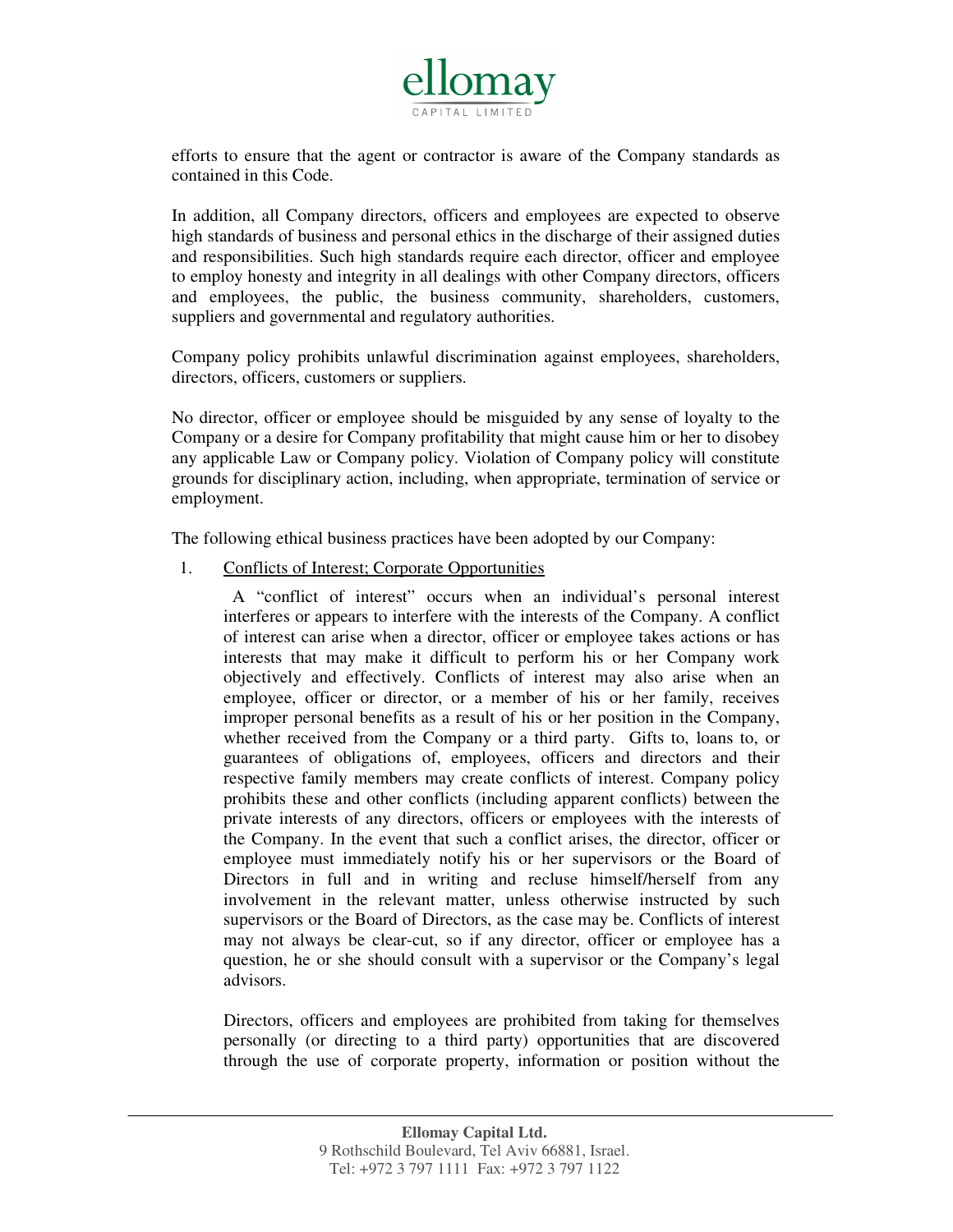

consent of the Board. No director, officer or employee may use corporate property, information, or position for improper personal gain. Directors, officers, and employees owe a duty to the Company to advance its legitimate interests when the opportunity to do so arises.

# 2. Competition and Fair Dealings

We seek to outperform our competition fairly and honestly. Illegally obtaining proprietary information or possessing trade secret information is prohibited. Each director, officer or employee should endeavor to respect the rights of and deal fairly with the Company's customers, suppliers, competitors and employees.

The purpose of business entertainment and gifts in a commercial setting is to create good will and sound working relationships, not to gain unfair advantage with customers. No gift or entertainment should ever be offered, given, provided or accepted by any director, officer or employee, family member of the individual or agent unless it: (1) is not a cash gift, (2) is consistent with customary business practices, (3) is not excessive in value, (4) cannot be construed as a bribe or payoff and (5) does not violate any applicable laws or regulations. Please discuss with your supervisor any gifts or proposed gifts that you are not certain are appropriate.

#### 3. Public Company Reporting: Accounting Controls, Procedures & Records

As a public company, it is of critical importance that the Company's filings with the Securities and Exchange Commission and any securities market, to the extent applicable, as well as any other public communications made by the Company, be full, fair, accurate, timely and understandable. Depending on their respective positions with the Company, directors, officers or employees may be called upon to provide information necessary to ensure that the Company's public reports meet the aforementioned criteria. The Company expects directors, officers and employees to take this responsibility very seriously and to provide prompt and accurate answers to inquiries related to the Company's public disclosure requirements.

All of the Company's books, records, accounts and financial statements must be maintained in reasonable detail, must appropriately reflect the Company's transactions and must conform both to applicable legal requirements and to the Company's system of internal controls. Unrecorded or "off the books" funds or assets should not be maintained.

The Company requires honest and accurate recording and reporting of information, including time sheets, income records and expense reports, in order to make responsible business decisions. Many directors, officers and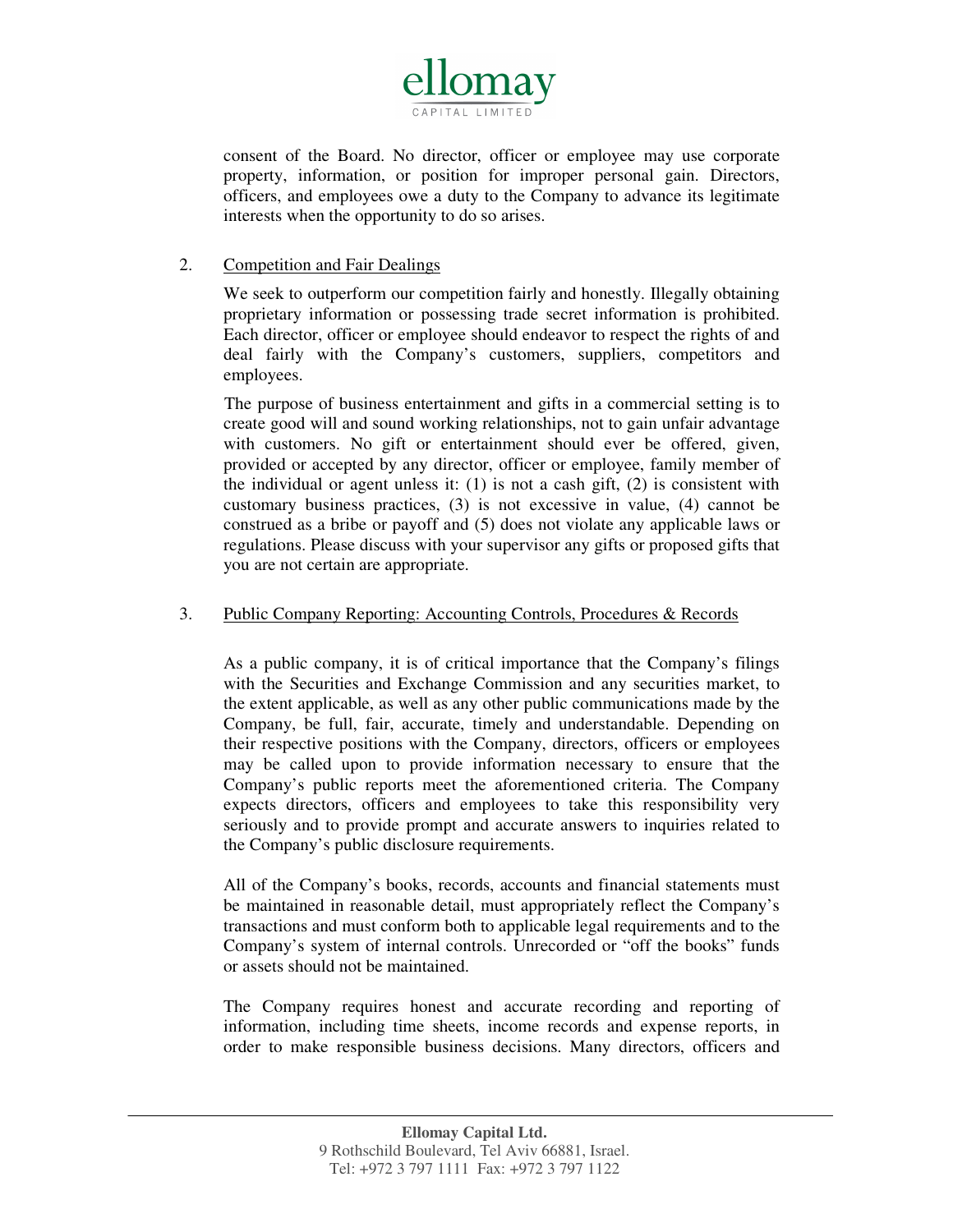

employees regularly use business expense accounts, which must be documented and recorded accurately. If you are not sure whether a certain expense is legitimate, ask your supervisor.

### 4. Fraud & Similar Irregularities

Company policy prohibits fraud and has established procedures under the "Procedure for Disclosing Employee Complaints Procedures with respect to Code of Conduct, Accounting and Auditing Matters" (as amended, the "**Whistleblower Procedure**") to be followed concerning the recognition, reporting and investigation of suspected fraud. The Whistleblower Procedure includes the contact information of the designated persons for disclosure under such procedure. The Board of Directors instructed the Company's management to provide all employees with a copy of the Whistleblower Procedure.

### 5. Use & Disclosure of Inside Information

Company policy prohibits use by directors, officers and employees of inside information for personal gains in any way or manner, including trading, directly or indirectly, in Company securities and in third parties' securities, and prohibits disclosure of material inside information to anyone other than persons within the Company whose positions require them to know such information. In order to assist with compliance with laws against insider trading, the Company has adopted a specific policy governing the trading in securities of the Company.

#### 6. Protection and Proper Use of Company Assets

All directors, officers and employees should endeavor to protect the Company's assets and ensure their efficient use. Theft, carelessness, and waste have a direct impact on the Company's profitability. Any suspected incident of fraud or theft should be immediately reported for investigation. Company equipment should not be used for non-Company business, though incidental personal use may be permitted.

The obligation of directors, officers and employees to protect the Company's assets includes its proprietary information. Proprietary information includes intellectual property such as trade secrets, patents, trademarks, and copyrights, as well as business, marketing plans, designs, databases, records, salary information and any unpublished financial data and reports. Unauthorized use or distribution of this information would violate Company policy. It could also be illegal and result in civil or even criminal penalties.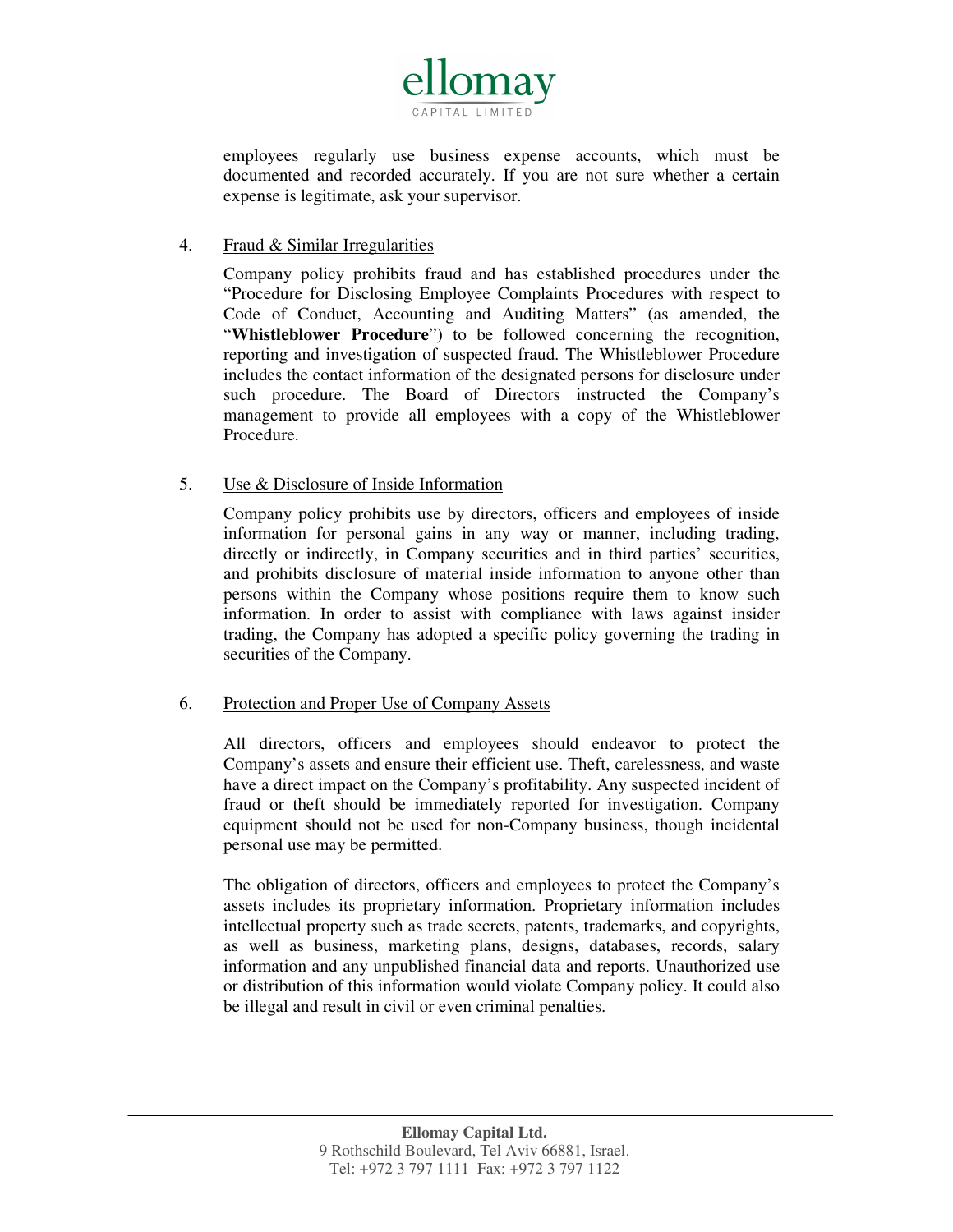

Company policy also prohibits directors, officers and employees from using the Company's or third parties' confidential or proprietary information for any purpose other than as required for the discharge of their duties, and from disclosing such information, either during or after service or employment, without Company authorization to do so, except if required by law, regulations or legal proceedings. All non-public information about the Company and third parties dealing with the Company should be considered confidential information. It is Company policy to include provisions for the protection of the Company's confidential and proprietary information in the employment agreements of its employees.

#### 7. Payments to Government Personnel

The U.S. Foreign Corrupt Practices Act ("FCPA") prohibits giving anything of value, directly or indirectly, to officials of foreign governments or foreign political candidates in order to improperly influence any act or decision of such officials or candidates or in order to obtain or retain business. The FCPA also contains provisions requiring companies to keep books and records that accurately reflect all transactions. U.S. states and local governments, as well as other foreign governments, may have similar rules. We require full compliance with the FCPA by all of our directors, officers and employees.

# **II. Administration of the Code.**

The Code shall be administered as follows:

1. Scope of the Code

It shall be the responsibility of the Management (i.e., the chief executive officer and the chief financial officer) of the Company to (i) publicize the Code in a manner that is simple and understandable; (ii) implement the Code and (iii) recommend to the Audit Committee to amend the Code. Directors, officers and employees are required to promptly report any alleged violation of the Code to their supervisor or to the legal advisors of the Company. If the director, officer or employee so desires he or she may report such alleged violation directly to the members of the Audit Committee of the Company in accordance with the Whistleblower Procedure. The legal advisors of the Company shall report each alleged violation to the Audit Committee, who, together with the legal advisors shall determine the nature and extent of any investigation to be made regarding any such violation, and in the event that the violation did occur, on the appropriate remedy to be taken. The Audit Committee may, periodically, in light of the experience of the Company, review the Code, and when necessary or desirable, make recommendations to the Board of Directors (a) to ensure its continued conformance to applicable Law, (b) to ensure that it meets or exceeds industry standards, and (c) to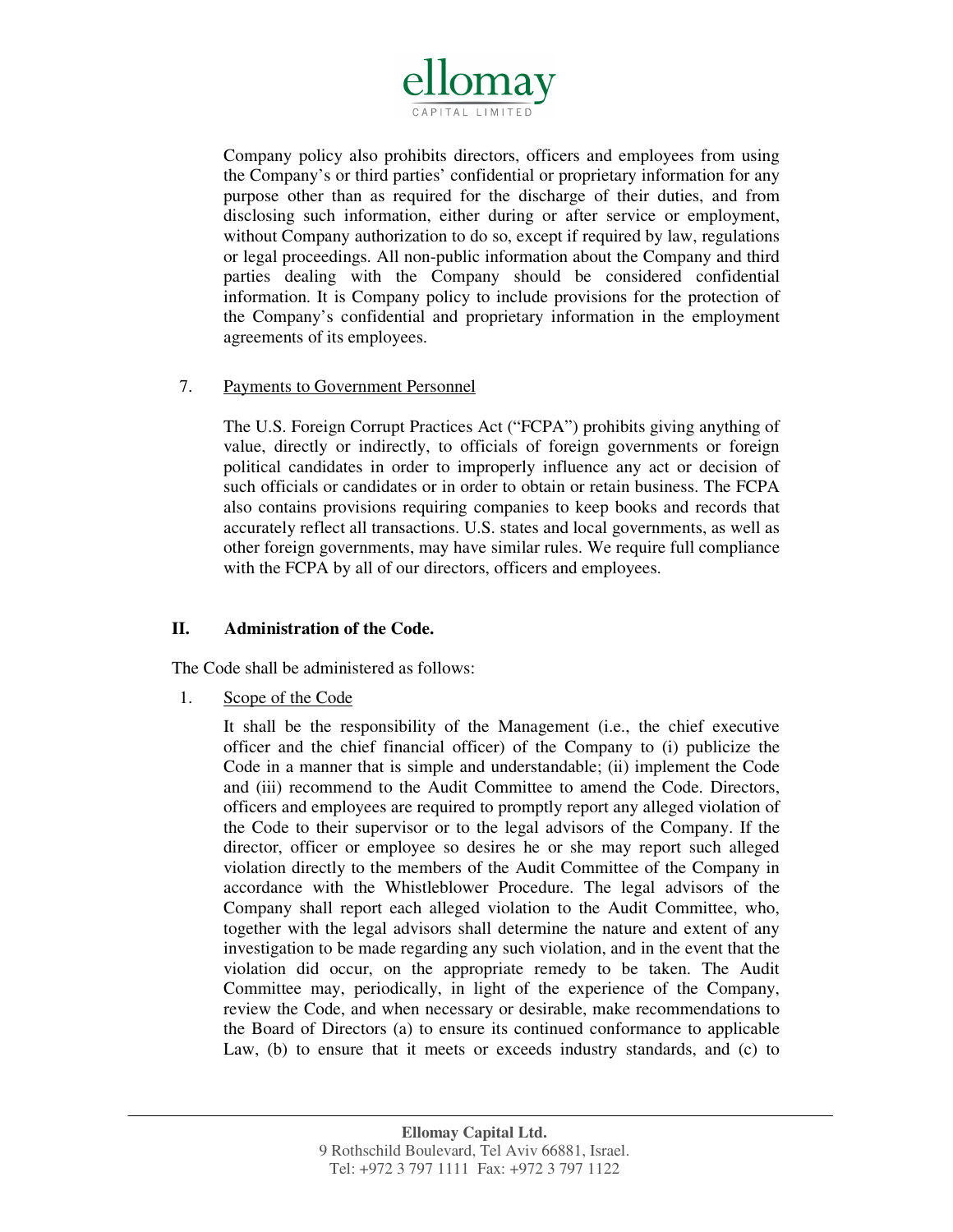

ensure that any weaknesses revealed through monitoring, auditing and reporting systems are eliminated or corrected.

#### 2. Allocations of Responsibility

The Management of the Company under the direction of the Audit Committee shall be responsible for the administration of the Code. The Management of the Company shall establish such procedures as it shall deem necessary or desirable in order to discharge this responsibility, subject in all cases to the approval of the Audit Committee. The Audit Committee may delegate authority to such committees, officers and other employees and may engage such agents and advisors as it shall deem necessary or desirable.

### 3. Communication of Policies

To ensure the continued dissemination and communication of the Code, the Management of the Company shall take, or cause to be taken, reasonable steps to communicate effectively the standards and procedures included in the Code to directors, officers and employees of the Company.

### 4. Monitoring and Auditing

The Management of the Company under the direction and/or supervision of the Audit Committee shall take reasonable steps to monitor compliance with the Code.

# 5. Investigation of Violations

If, through operation of the Company's violation reporting systems or otherwise, the Company receives information regarding an alleged violation of the Code, the person or persons authorized by the Audit Committee to investigate alleged violations of the Code shall, as appropriate, in accordance with procedures established by the Audit Committee:

- 5.1. evaluate such information as to gravity and credibility;
- 5.2. initiate an informal inquiry or a formal investigation with respect thereto;
- 5.3. prepare a report of the results of such inquiry or investigation, including recommendations as to the disposition of such matter;
- 5.4. make the results of such inquiry or investigation available to the Board of Directors or the Audit Committee for action (including disciplinary action by the Audit Committee); and
- 5.5. recommend changes in the Code necessary or desirable to prevent further similar violations.